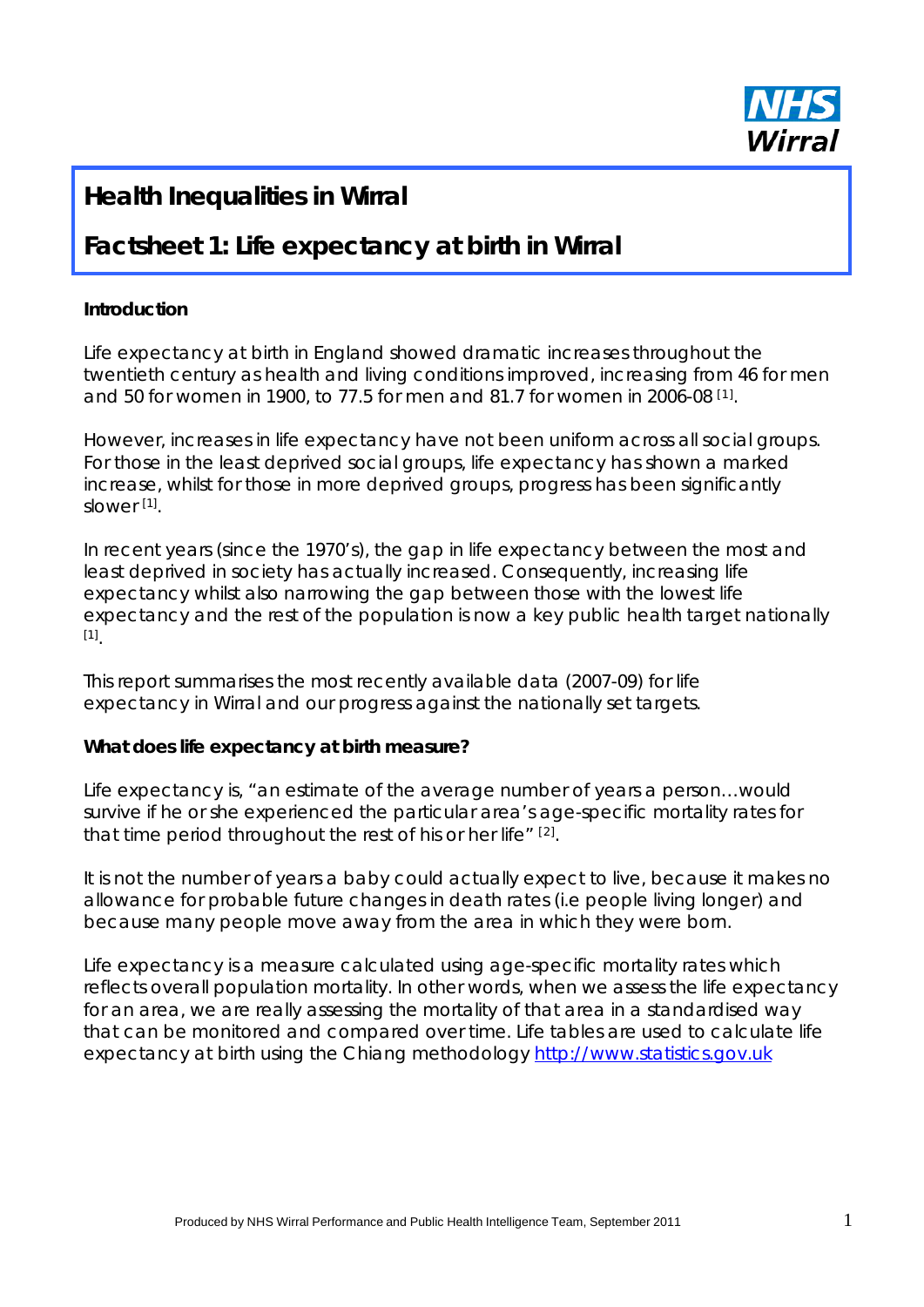## **Current data**

In 2007-09, life expectancy in Wirral was 76.3 for men and 80.9 for women, compared to 78.3 years for men and 82.3 years for women in England (see Figure 1 below). Wirral's statistical, 'near neighbour' Sefton is also shown.





Source: ONS, (www.statistics.gov.uk)

### **Targets**

### **1. National Life Expectancy Target (PSA or Public Service Agreement Target)**

By 2010, to achieve a10% reduction in the relative gap (i.e percentage difference) in life expectancy at birth between the fifth of areas with the worst health and deprivation indicators (the Spearhead Group) and England as a whole.

Although we are now in the year 2011, 2007-2009 is the most current dataset available. Therefore this target will continue to be monitored until the availability of 2011 data is possible.

For Wirral this equates to the following target:

• By 2010, to reduce the relative gap in life expectancy between Wirral and England as a whole from 2.0% to 1.8% for men and from 0.9% to 0.8% for women.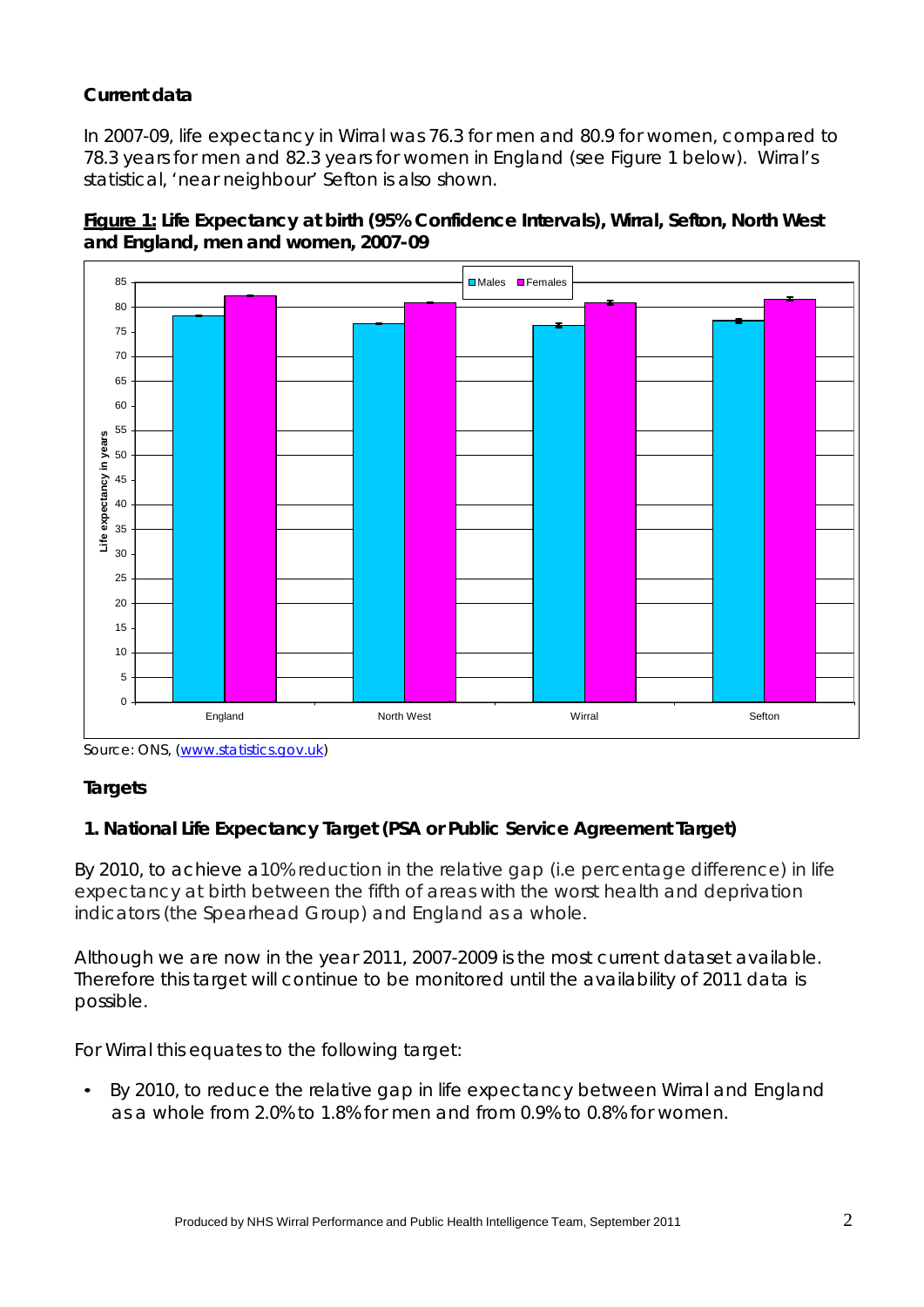#### **Current progress**

- Data for 2007-09 shows that Wirral is not meeting the national PSA target (Table 1).
- For women the gap in life expectancy has increased from 0.7 years to 1.4 years;
- For men, the gap in life expectancy has increased from 1.5 years to 2 years;
- It is important to note that the initial gap was relatively small, so even minor increases in life expectancy impact greatly on the gap.

# **Table 1: Progress towards the PSA life expectancy at birth target in Wirral**

| Area                                     |    | <b>Baseline</b><br>1995-97 | 1996-<br>98 | 1997-<br>99 | 1998-<br>00 | 1999-<br>01 | $2000 -$<br>02 | $2001 -$<br>03 | 2002-<br>04 | 2003-<br>05 | $2004 -$<br>06 | 2005-<br>07 | 2006-<br>08 | 2007-<br>09    | 2010<br>Target<br>$(2009 -$<br>10) |
|------------------------------------------|----|----------------------------|-------------|-------------|-------------|-------------|----------------|----------------|-------------|-------------|----------------|-------------|-------------|----------------|------------------------------------|
| England                                  | M  | 74.61                      | 74.84       | 75.09       | 75.38       | 75.71       | 76.01          | 76.24          | 76.55       | 76.9        | 77.32          | 77.65       | 77.93       | 78.3           |                                    |
|                                          |    | 79.69                      | 79.84       | 79.97       | 80.19       | 80.42       | 80.66          | 80.72          | 80.91       | 81.14       | 81.55          | 81.81       | 82.02       | 82.3           |                                    |
| Wirral                                   | M  | 73.1                       | 73.5        | 73.8        | 73.9        | 74.3        | 74.9           | 75.2           | 75.4        | 75.5        | 75.7           | 75.7        | 75.9        | 76.3           |                                    |
|                                          |    | 79                         | 78.8        | 79          | 79.2        | 79.7        | 79.9           | 80             | 80.2        | 80.2        | 80.8           | 80.9        | 81          | 80.9           |                                    |
| Absolute gap<br>(difference in<br>years) | M  | 1.51                       | 1.34        | 1.29        | .48         | 1.41        | 1.11           | 1.04           | 1.15        | 1.4         | 1.62           | 1.95        | 2.03        | $\overline{2}$ |                                    |
|                                          |    | 0.69                       | 1.04        | 0.97        | 0.99        | 0.72        | 0.76           | 0.72           | 0.71        | 0.94        | 0.75           | 0.91        | 1.02        | 1.4            |                                    |
| Relative gap<br>(% difference)           | M  | 2.0%                       | .8%         | 1.7%        | 2.0%        | .9%         | .5%            | 1.4%           | 1.5%        | .8%         | 2.1%           | 2.5%        | 2.6%        | 2.6%           | 1.8%                               |
|                                          |    | 0.9%                       | .3%         | 1.2%        | 1.2%        | 0.9%        | 0.9%           | 0.9%           | 0.9%        | 1.2%        | 0.9%           | 1.1%        | .2%         | 1.7%           | 0.8%                               |
| % Change from                            | M  | $\overline{0}$             | $-11.53%$   | 15.12%      | $-2.99%$    | $-7.98%$    | $-27.84%$      | $-32.60%$      | $-25.77%$   | $-10.05%$   | 3.52%          | 24.08%      | 28.71%      | 26.21%         |                                    |
| baseline                                 | F. | $\Omega$                   | 50.44%      | 40.09%      | 42.58%      | 3.40%       | 8.82%          | 3.02%          | .35%        | 33.80%      | 6.22%          | 28.47%      | 43.6%       | 96.5%          |                                    |